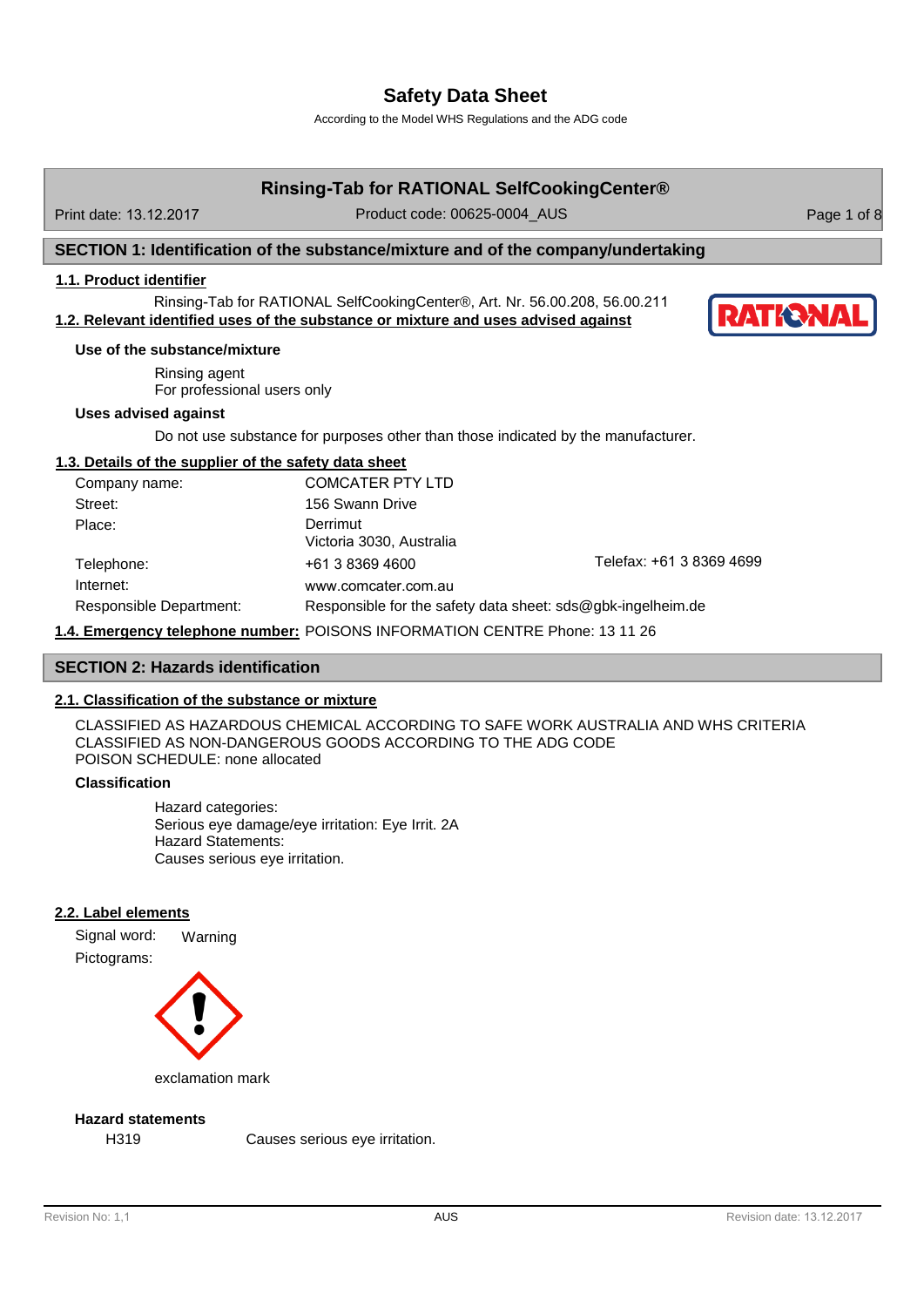According to the Model WHS Regulations and the ADG code

#### **Rinsing-Tab for RATIONAL SelfCookingCenter®** Print date: 13.12.2017 **Product code: 00625-0004** AUS Page 2 of 8 P102 Keep out of reach of children. P101 P280 If medical advice is needed, have product container or label at hand. Wear eye protection. P305+P351+P338 IF IN EYES: Rinse cautiously with water for several minutes. Remove contact lenses, if present and easy to do. Continue rinsing. P337+P313 If eye irritation persists: Get medical advice/attention. **Precautionary statements**

# **2.3. Other hazards**

According to Regulation (EC) No 1907/2006 (REACH) none of the substances, contained in this product are a PBT substance.

### **SECTION 3: Composition/information on ingredients**

### **3.2. Mixtures**

### **Chemical characterization**

Mixture of the following substances with non-hazardous admixtures

#### **Hazardous components**

| CAS No    | Chemical name                            | Quantity   |
|-----------|------------------------------------------|------------|
| EC No     | Classification according to WHS criteria |            |
| 77-92-9   | Citric acid                              | $30 - 60%$ |
| 201-069-1 | Eye Irrit. 2A; H319                      |            |
| ı-        | Fatty alcohol alcoxylate                 | $1 - 5%$   |
|           | Skin Irrit. 2; H315                      |            |
|           |                                          |            |
|           |                                          |            |
|           | non hazardous ingredients                | 50-60 %    |
|           |                                          |            |

Full text of H and AUH phrases: see section 16.

### **SECTION 4: First aid measures**

#### **4.1. Description of first aid measures**

#### **General information**

If you feel unwell, seek medical advice.

#### **After inhalation**

Take affected person into fresh air. In the event of symptoms refer for medical treatment.

## **After contact with skin**

In case of contact with skin wash off immediately with soap and water.

Consult a doctor if skin irritation persists.

#### **After contact with eyes**

Rinse immediately with plenty of water, also under the eyelids, for at least 15 minutes. Consult (eye) doctor immediately.

#### **After ingestion**

Rinse out mouth thoroughly with water. Do not induce vomiting.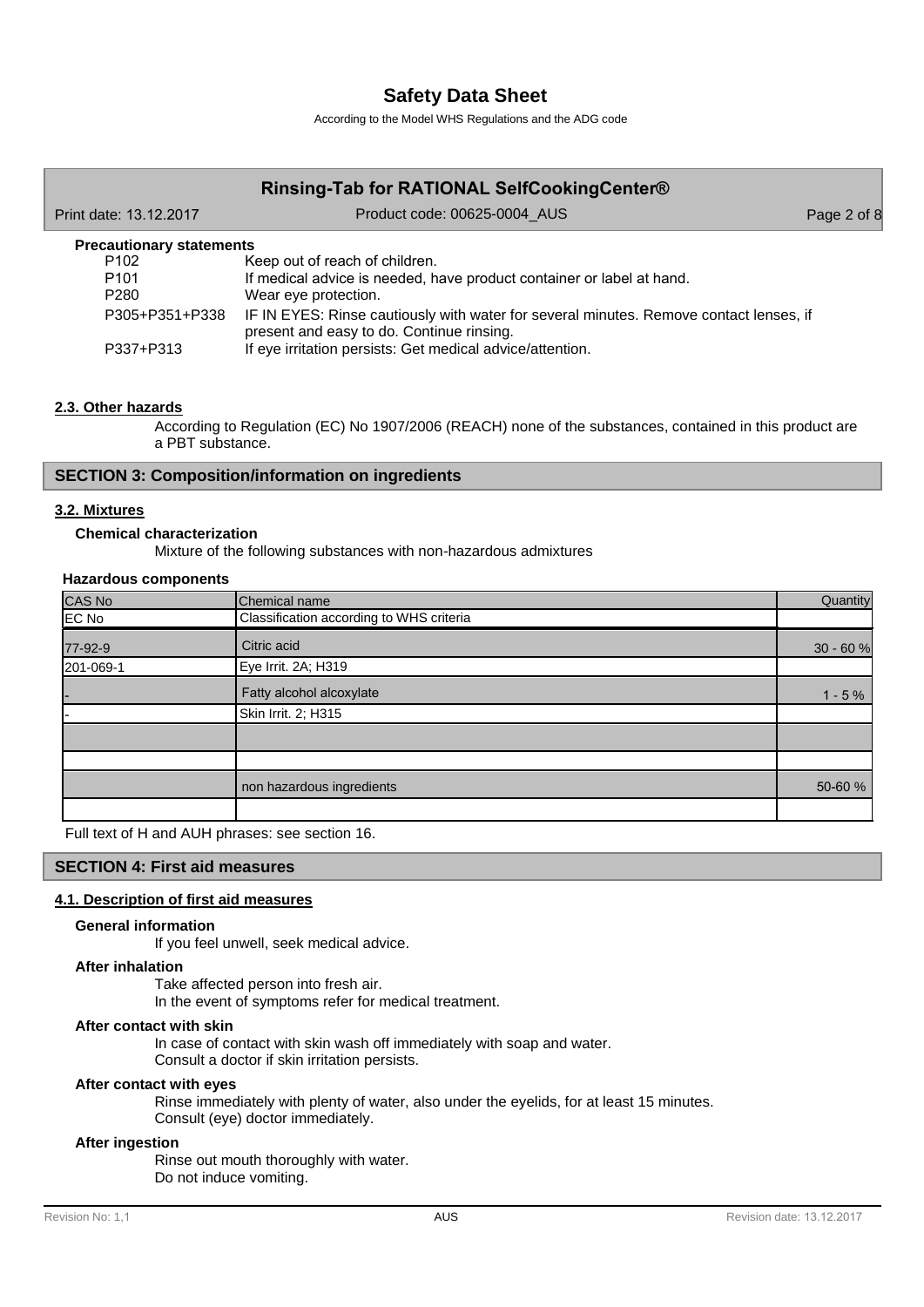According to the Model WHS Regulations and the ADG code

# **Rinsing-Tab for RATIONAL SelfCookingCenter®** Print date: 13.12.2017 Product code: 00625-0004 AUS Page 3 of 8

Call a physician immediately.

## **4.2. Most important symptoms and effects, both acute and delayed**

Causes skin irritation. Causes serious eye irritation.

## **4.3. Indication of any immediate medical attention and special treatment needed**

Treat symptoms.

#### **SECTION 5: Firefighting measures**

#### **5.1. Extinguishing media**

#### **Suitable extinguishing media**

Product does not burn, fire-extinguishing activities according to surrounding.

### **Unsuitable extinguishing media**

No information available.

## **5.2. Special hazards arising from the substance or mixture**

No information available.

#### **5.3. Advice for firefighters**

Wear self-contained breathing apparatus and protective suit.

HAZCHEM: none allocated

## **Additional information**

Fire residues and contaminated firefighting water must be disposed of in accordance with the local regulations.

### **SECTION 6: Accidental release measures**

#### **6.1. Personal precautions, protective equipment and emergency procedures**

Use personal protective clothing. Keep away noninvolved persons. Avoid contact with skin, eyes and clothing.

#### **6.2. Environmental precautions**

Do not discharge into the drains/surface waters/ground water.

#### **6.3. Methods and material for containment and cleaning up**

Pick up mechanically, avoiding dust, and provide disposal in suitable recipients. Flush away residues with water.

#### **6.4. Reference to other sections**

Observe protective instructions (see Sections 7 and 8). Information for disposal see section 13.

#### **SECTION 7: Handling and storage**

#### **7.1. Precautions for safe handling**

#### **Advice on safe handling**

Avoid the formation of dust. Avoid contact with eyes, skin or mucous membrane.

# **Advice on protection against fire and explosion**

No information available.

# **7.2. Conditions for safe storage, including any incompatibilities**

# **Requirements for storage rooms and vessels**

Keep in the original sealed container. Keep containers tightly closed in a dry, well-ventilated place. Protect from atmospheric moisture and water.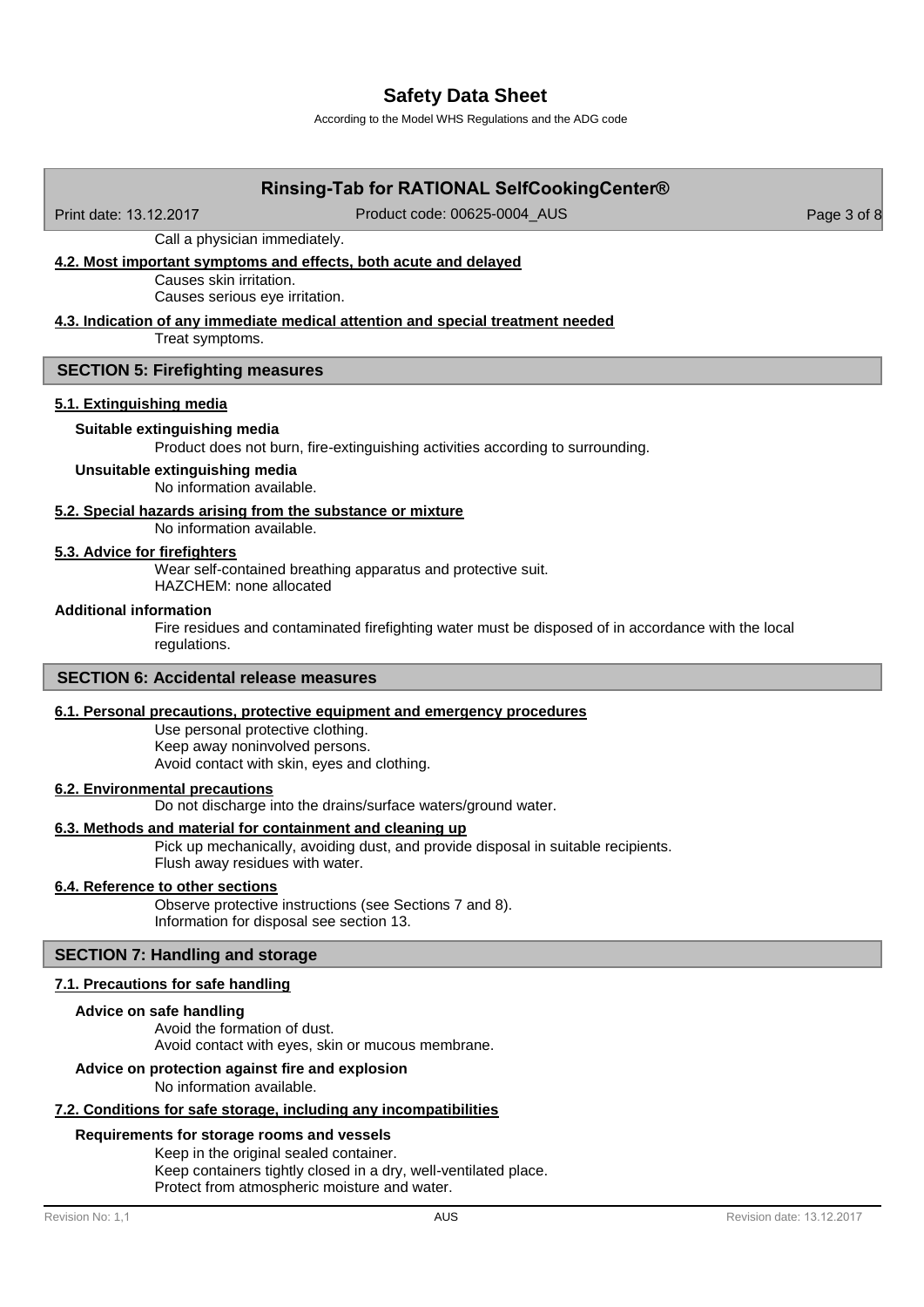According to the Model WHS Regulations and the ADG code

# **Rinsing-Tab for RATIONAL SelfCookingCenter®**

Print date: 13.12.2017 Product code: 00625-0004 AUS Page 4 of 8

#### **Further information on storage conditions**

Keep away from food, drink and animal feeding stuffs.

# **7.3. Specific end use(s)**

Preservative agent For professional users only

#### **SECTION 8: Exposure controls/personal protection**

#### **8.1. Control parameters**

#### **Occupational Exposure Limits (OEL) - Australia**

No information available.

#### **8.2. Exposure controls**

#### **Appropriate engineering controls**

Provide appropriate exhaust ventilation at machinery and at places where dust can be generated.

#### **Protective and hygiene measures**

Avoid contact with eyes and skin. Wash hands before breaks and at the end of workday. When using do not eat, drink or smoke. Remove and wash contaminated clothing before re-use.

#### **Eye/face protection**

Safety goggles.

#### **Hand protection**

Protective gloves.

Gloves made of nitrile.

This recommendation refers exclusively to the chemical compatibility and the lab test conforming to EN 374 carried out under lab conditions.

Requirements can vary as a function of the use. Therefore it is necessary to adhere additionally to the recommendations given by the manufacturer of protective gloves.

### **Skin protection**

No information available.

#### **Respiratory protection**

No personal respiratory protective equipment normally required. Breathing apparatus (particle filter) only if dust is formed.

#### **SECTION 9: Physical and chemical properties**

# **9.1. Information on basic physical and chemical properties**

| Physical state:<br>Colour:               | Tablets, Solid<br>White                                |                    |
|------------------------------------------|--------------------------------------------------------|--------------------|
| Odour:                                   | Characteristic                                         |                    |
|                                          |                                                        | <b>Test method</b> |
| pH-Value:                                | 3                                                      | (1%)               |
| Changes in the physical state            |                                                        |                    |
| Melting point:                           | Not applicable.                                        |                    |
| Initial boiling point and boiling range: | Not applicable.                                        |                    |
| Flash point:                             | Not applicable.                                        |                    |
| Evaporation rate:<br>Flammability        | No information available.<br>No information available. |                    |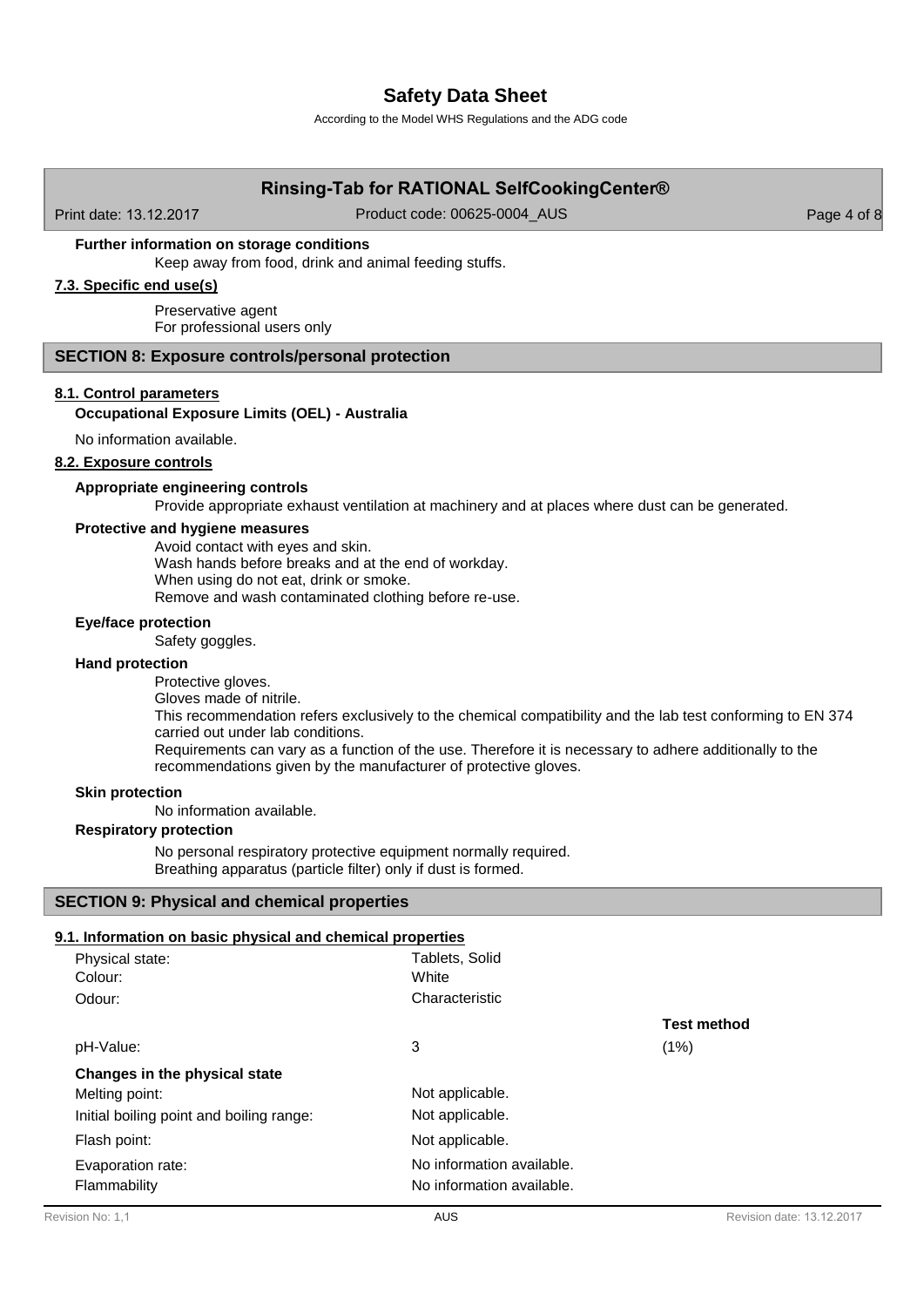According to the Model WHS Regulations and the ADG code

# **Rinsing-Tab for RATIONAL SelfCookingCenter®**

| Print date: 13.12.2017       | Product code: 00625-0004 AUS | Page 5 of 8 |
|------------------------------|------------------------------|-------------|
| Lower explosion limits:      | Not applicable.              |             |
| Upper explosion limits:      | Not applicable.              |             |
| Vapour pressure:             | Not applicable.              |             |
| Vapour density:              | No information available.    |             |
| Density:                     | $0.95$ g/cm <sup>3</sup>     |             |
| Water solubility:            | Soluble                      |             |
| Solubility in other solvents | No information available.    |             |
| Partition coefficient:       | Not available.               |             |
| Ignition temperature:        | Not applicable.              |             |
| Auto-ignition temperature    | No information available.    |             |
| <b>Explosive properties</b>  | No information available.    |             |
| Decomposition temperature:   | No information available.    |             |
| Viscosity / dynamic:         | Not available.               |             |
| Viscosity / kinematic:       | Not available.               |             |
| Oxidizing properties         | Not oxidising.               |             |
| 9.2. Other information       |                              |             |

No information available.

## **SECTION 10: Stability and reactivity**

#### **10.1. Reactivity**

Stable under normal conditions.

# **10.2. Chemical stability**

Stable under normal conditions.

# **10.3. Possibility of hazardous reactions**

No hazardous reaction when handled and stored according to provisions.

### **10.4. Conditions to avoid**

Protect from moisture.

# **10.5. Incompatible materials**

No materials to be especially mentioned.

# **10.6. Hazardous decomposition products**

No hazardous decomposition products known.

### **SECTION 11: Toxicological information**

#### **11.1. Information on toxicological effects**

#### **Acute toxicity**

Based on available data, the classification criteria are not met.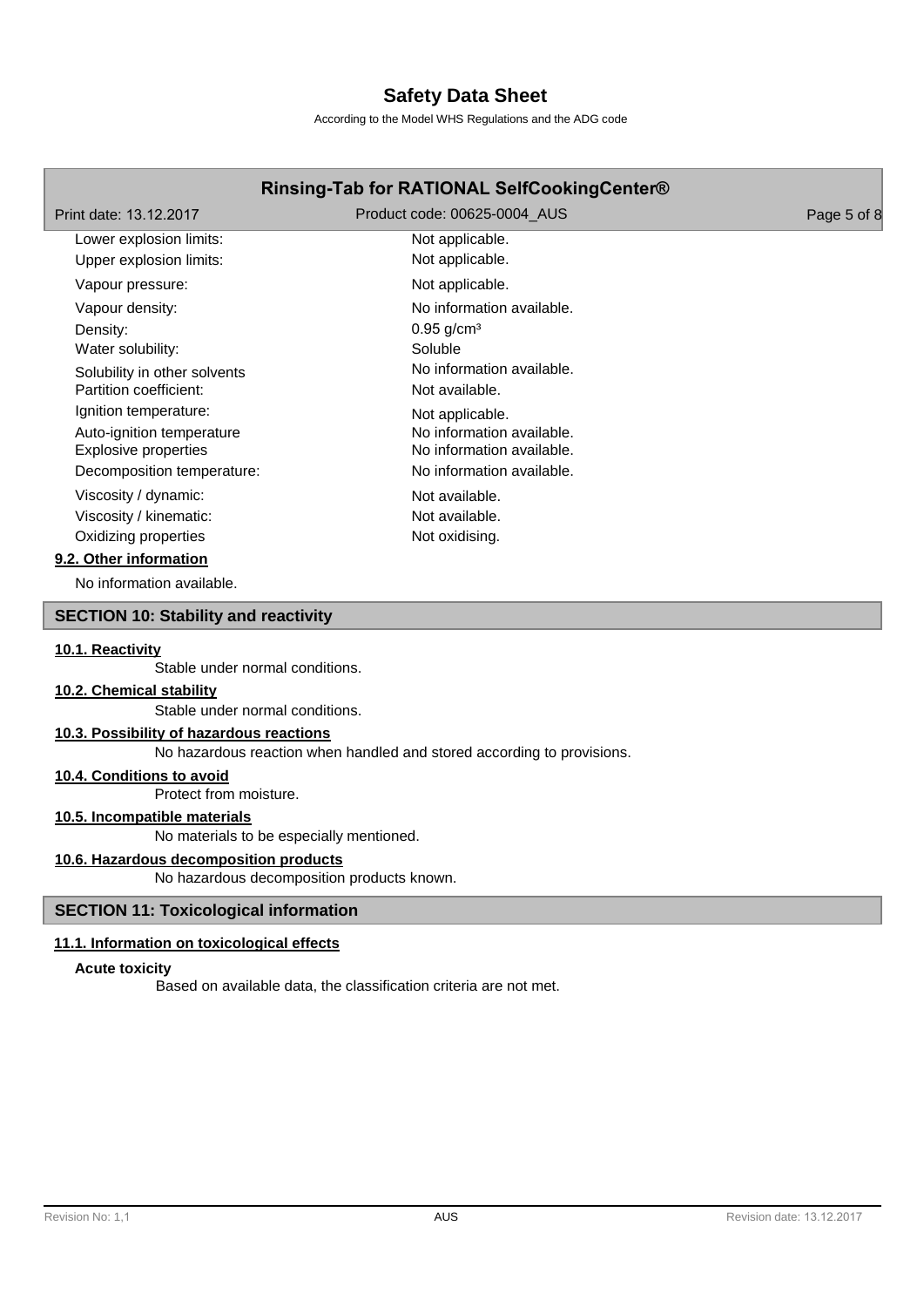According to the Model WHS Regulations and the ADG code

# **Rinsing-Tab for RATIONAL SelfCookingCenter®**

Print date: 13.12.2017 **Product code: 00625-0004** AUS Page 6 of 8

#### **Acute toxicity**

| CAS No  | <b>Chemical name</b>     |               |                                        |         |               |
|---------|--------------------------|---------------|----------------------------------------|---------|---------------|
|         | Exposure route           | Method        | Dose                                   | Species | <b>Source</b> |
| 77-92-9 | Citric acid              |               |                                        |         |               |
|         | loral                    | LD50          | 11700 mg/kg $\lceil \text{Rat} \rceil$ |         |               |
|         | ldermal                  | LD50<br>mg/kg | > 2000                                 | Rat     |               |
|         | Fatty alcohol alcoxylate |               |                                        |         |               |
|         | loral                    | LD50          | >2000 mg/kg Rat                        |         |               |

### **Irritation and corrosivity**

Causes skin irritation. Causes serious eye irritation.

## **Sensitising effects**

Based on available data, the classification criteria are not met.

#### **STOT-single exposure**

Based on available data, the classification criteria are not met.

#### **Severe effects after repeated or prolonged exposure**

Based on available data, the classification criteria are not met.

#### **Carcinogenic/mutagenic/toxic effects for reproduction**

Based on available data, the classification criteria are not met.

## **Aspiration hazard**

Based on available data, the classification criteria are not met.

## **SECTION 12: Ecological information**

#### **12.1. Toxicity**

The product has not been tested.

#### **12.2. Persistence and degradability**

Product is biodegradable.

#### **12.3. Bioaccumulative potential**

The product has not been tested.

# **Partition coefficient n-octanol/water**

| <b>CAS No</b> | <b>IChemical name</b>   | ∟00<br>Pow<br>- - -                    |
|---------------|-------------------------|----------------------------------------|
| 77-92-9       | $C$ itri<br>Citric acid | $\overline{\phantom{a}}$<br>$\sqrt{2}$ |

# **12.4. Mobility in soil**

The product is soluble in water.

#### **12.5. Results of PBT and vPvB assessment**

According to Regulation (EC) No 1907/2006 (REACH) none of the substances, contained in this product are a PBT substance.

## **12.6. Other adverse effects**

Low hazard to waters.

# **SECTION 13: Disposal considerations**

## **13.1. Waste treatment methods**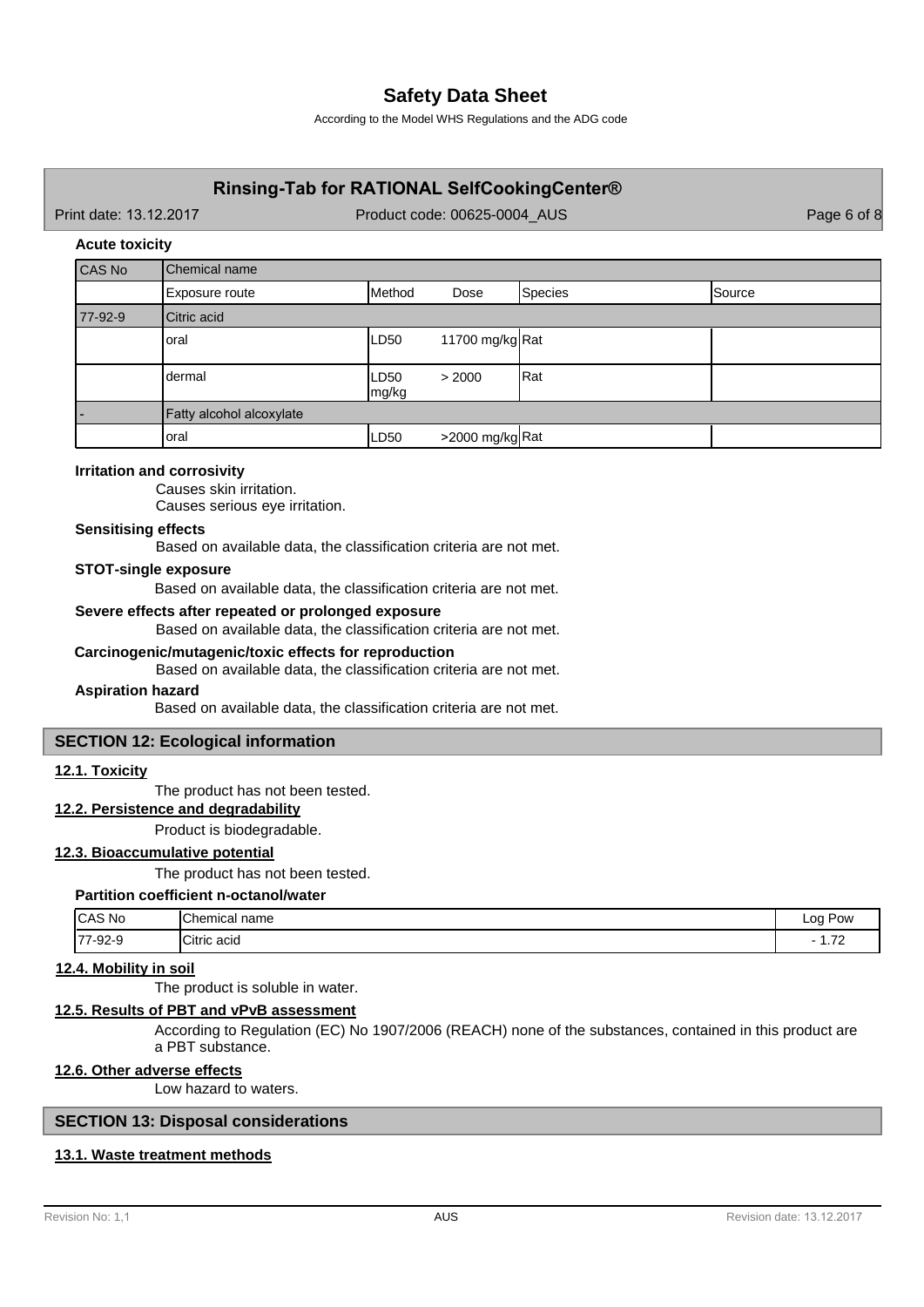According to the Model WHS Regulations and the ADG code

# **Rinsing-Tab for RATIONAL SelfCookingCenter®**

Print date: 13.12.2017 Product code: 00625-0004 AUS Page 7 of 8

### **Advice on disposal**

Remove in accordance with local official regulations.

# **Contaminated packaging**

Empty containers should be taken for local recycling, recovery or waste disposal.

Contaminated packaging should be emptied as far as possible and after appropriate cleansing may be taken for reuse.

Packaging that cannot be cleaned should be disposed of like the product.

National and local regulations concerning chemicals shall be observed.

# **SECTION 14: Transport information**

## **Land transport (ADG); Marine transport (IMDG); Air transport (ICAO-TI/IATA-DGR)**

### **14.1. UN number:**

No hazardous material as defined by the transport regulations.

#### **14.2. UN proper shipping name:**

No hazardous material as defined by the transport regulations.

## **14.3. Transport hazard class(es):**

No hazardous material as defined by the transport regulations.

# **14.4. Packing group:**

No hazardous material as defined by the transport regulations.

#### **14.5. Environmental hazards**

No hazardous material as defined by the transport regulations.

### **14.6. Special precautions for user**

No hazardous material as defined by the transport regulations.

### **14.7. Transport in bulk according to Annex II of Marpol and the IBC Code**

No hazardous material as defined by the transport regulations.

### **SECTION 15: Regulatory information**

### **15.1. Safety, health and environmental regulations/legislation specific for the substance or mixture**

#### **EU regulatory information**

1999/13/EC (VOC): < 3 %

#### **National regulatory information**

Water contaminating class (D): 1 - slightly water contaminating

#### **Additional information**

Poison Schedule: none allocated

Labelling requirements for SUSMP do not apply to a poison that is packed and sold solely for industrial, laboratory or manufacturing use. However, this product is labelled in accordance with the Safe Work Australia "Code of Practice" for workplace substances.

#### **15.2. Chemical safety assessment**

Chemical safety assessments for substances in this mixture were not carried out.

### **SECTION 16: Other information**

#### **Changes**

Changes in chapter: -